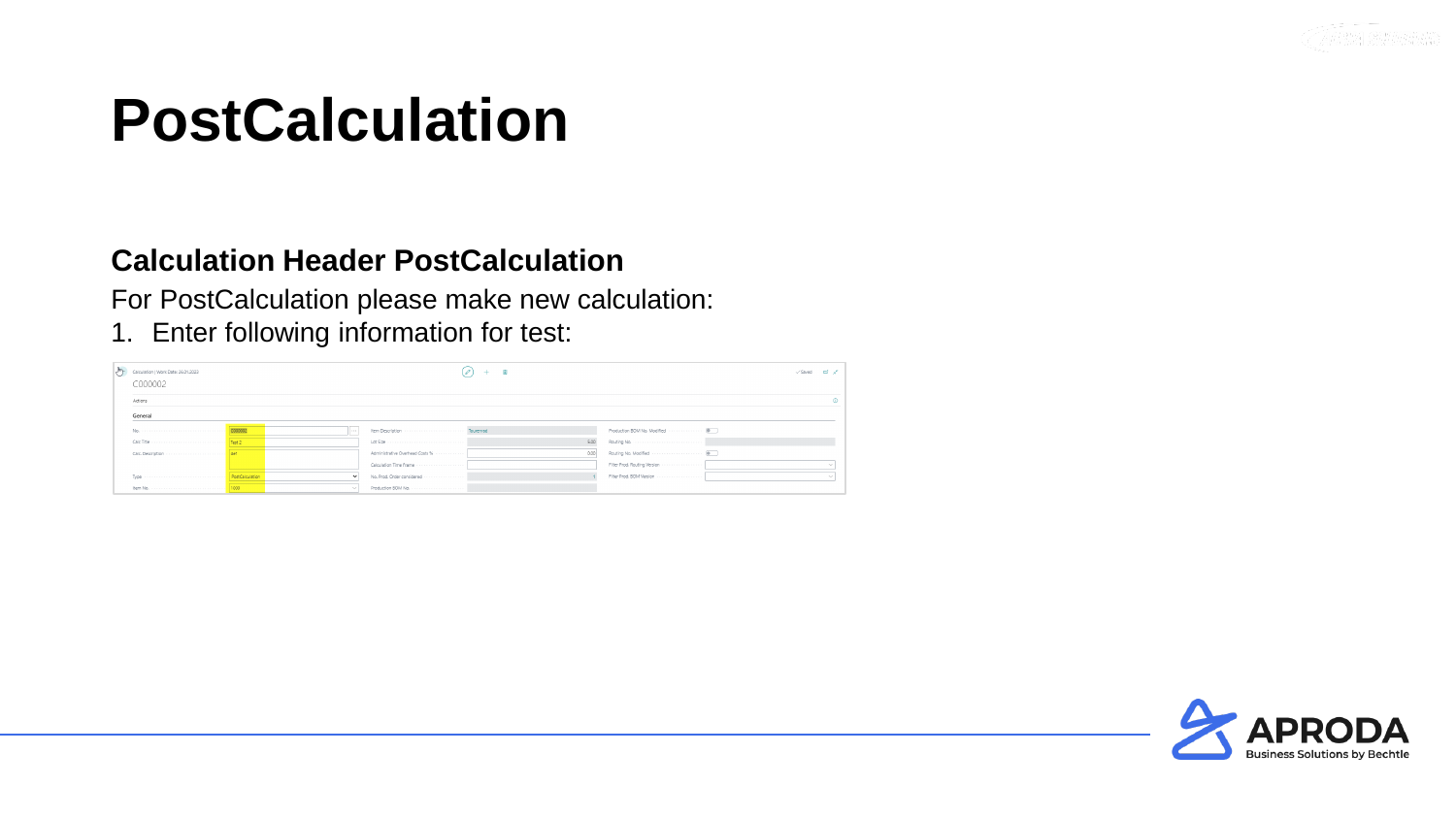

#### If type is PostCalculation, relevant fields in header are:

| <b>Field Name</b>                             | <b>Description</b>                                                                                                                                                                                                                                                                               |
|-----------------------------------------------|--------------------------------------------------------------------------------------------------------------------------------------------------------------------------------------------------------------------------------------------------------------------------------------------------|
| <b>Item No.</b>                               | User has to select item number, for which postcalculation is calculated. For this item number in this ASMF-Release all<br>finished production orders are calculated, if they are not filtered by fields calculation time frame, Filter Prod. Routing<br>Version and/or Filter Prod. BOM Version. |
| <b>Calculation Time Frame</b>                 | Optional: User can enter date or period to exclude finished production orders from calculation. Start date of production<br>order is relevant.                                                                                                                                                   |
| <b>Filter Prod. Routing Version</b>           | Optional: User can filter routing version.<br>Note: In this version of ASMF empty Routing version means that only empty routing version is calculated, not all<br>versions.                                                                                                                      |
| <b>Filter Prod. BOM Version</b>               | Optional: User can filter BOM version.<br>Note: In this version of ASMF empty Routing version means that only empty BOM version is calculated, not all<br>versions.                                                                                                                              |
| No. Prod. Order considered<br><b>Lot Size</b> | Field shows how many finished production orders are considered in calculation. Per lookup these orders are shown.<br>Average Lot size of considered orders, in this ASMF-Release rounded up.                                                                                                     |

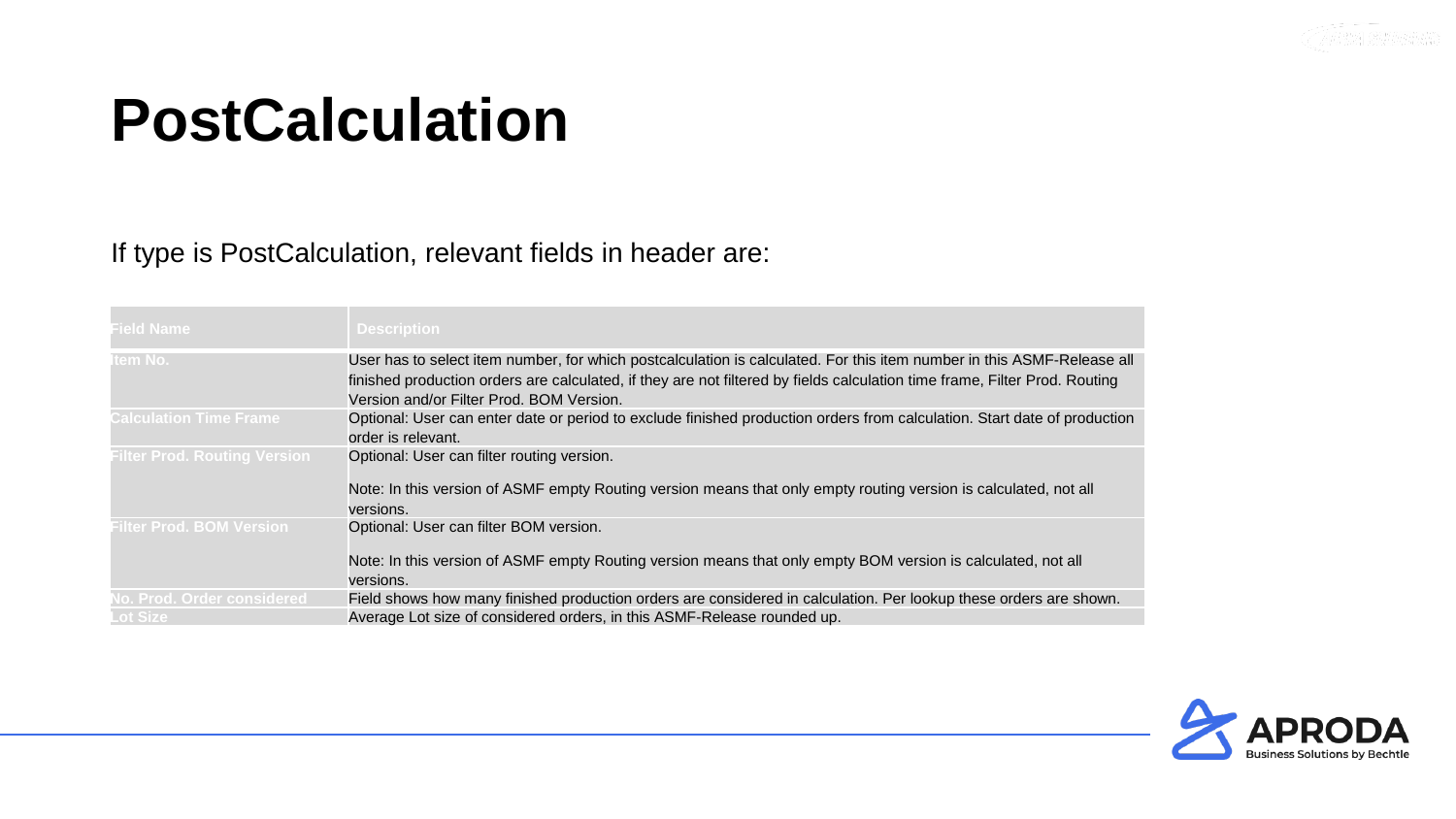

#### 2. Select Actions, Calculate



Therewith calculations are performed, calculations from area *Calculation Lines* (Detail-Level) serve as base for calculations in area *Cost Structure (Overview-Level)*:

|                                                              |                         |                                                |                    |      |                                                                                                                            |                  |         |                              |                 |                                                          |                                                                                                                                     |                                                      |                          |                                       | $\sqrt{2}$ mind<br><b>C</b>                                             |
|--------------------------------------------------------------|-------------------------|------------------------------------------------|--------------------|------|----------------------------------------------------------------------------------------------------------------------------|------------------|---------|------------------------------|-----------------|----------------------------------------------------------|-------------------------------------------------------------------------------------------------------------------------------------|------------------------------------------------------|--------------------------|---------------------------------------|-------------------------------------------------------------------------|
|                                                              |                         |                                                |                    |      |                                                                                                                            |                  |         |                              |                 |                                                          |                                                                                                                                     |                                                      |                          |                                       |                                                                         |
|                                                              |                         |                                                |                    |      |                                                                                                                            |                  |         |                              |                 |                                                          |                                                                                                                                     |                                                      |                          |                                       |                                                                         |
| <b>COOTE</b>                                                 |                         |                                                |                    |      |                                                                                                                            |                  |         |                              |                 |                                                          |                                                                                                                                     |                                                      |                          |                                       |                                                                         |
| Test 2                                                       |                         |                                                |                    |      |                                                                                                                            |                  |         | 500                          |                 |                                                          |                                                                                                                                     |                                                      |                          |                                       |                                                                         |
| def                                                          |                         |                                                |                    |      |                                                                                                                            |                  |         | 0.00                         |                 |                                                          |                                                                                                                                     |                                                      |                          |                                       |                                                                         |
|                                                              |                         |                                                |                    |      |                                                                                                                            |                  |         |                              |                 |                                                          |                                                                                                                                     |                                                      |                          |                                       |                                                                         |
|                                                              |                         | $\checkmark$                                   |                    |      |                                                                                                                            |                  |         |                              |                 |                                                          |                                                                                                                                     |                                                      |                          |                                       |                                                                         |
|                                                              |                         | $\sim$                                         |                    |      |                                                                                                                            |                  |         |                              |                 |                                                          |                                                                                                                                     |                                                      |                          |                                       |                                                                         |
|                                                              |                         |                                                |                    |      |                                                                                                                            |                  |         |                              |                 |                                                          |                                                                                                                                     |                                                      |                          |                                       |                                                                         |
|                                                              |                         |                                                |                    |      |                                                                                                                            |                  |         |                              |                 | 0.00<br>323.00<br>40.50<br>0.00<br>40.00<br>0.00<br>0.00 |                                                                                                                                     |                                                      |                          |                                       |                                                                         |
| Administrative Overhead Costs                                |                         |                                                |                    |      |                                                                                                                            |                  |         |                              |                 |                                                          |                                                                                                                                     |                                                      |                          |                                       | 100.00                                                                  |
|                                                              |                         |                                                |                    |      |                                                                                                                            |                  |         |                              |                 | 363.80                                                   |                                                                                                                                     |                                                      |                          |                                       | 100.00                                                                  |
| <b>Parent</b>                                                |                         | 760.                                           | Description :      | 1000 | Operation                                                                                                                  | 5000             | 1,00    | 1.00                         | <b>O.DO STK</b> |                                                          | Lon Sine<br>5.00                                                                                                                    | Rolled-Lib<br>Material Costs<br>Unit Price<br>323.00 | Capachy Cost<br>43.60    | Railed-up<br>Com <sup>-</sup><br>0.00 | 18 53<br>Aded-up Mfg. Cap.<br>Dind Cort<br>0.00                         |
| 0 Prod. Order Prod. Order 1011001<br><b>Carl Corporation</b> |                         | 1000                                           | Tourenrad          |      |                                                                                                                            |                  |         |                              |                 |                                                          |                                                                                                                                     |                                                      |                          |                                       |                                                                         |
|                                                              | PostCalculation<br>1000 | চ<br>Lovel Demand No. Una Type Source Type No. | <b>Prod. Order</b> |      | Lot Size (processors) continued a construction of the control<br>Administrative Overhead Costs %<br>Calculation Time Frame | Routing No. 195. | $+$ $R$ | Fred, BOM No. Otr, ow Parent |                 | <b>Bondard Company</b>                                   | Portfalo/atton Total per Base Unit (LCT)<br>323.00<br>363.80<br>0.00<br>Once for Once Prod. Unit of<br><b>DOM Line Measure Code</b> |                                                      | Filter Prod. BOM Version |                                       | PortCalculation Percentual to Cost of Coods<br>Activities Subcontracted |

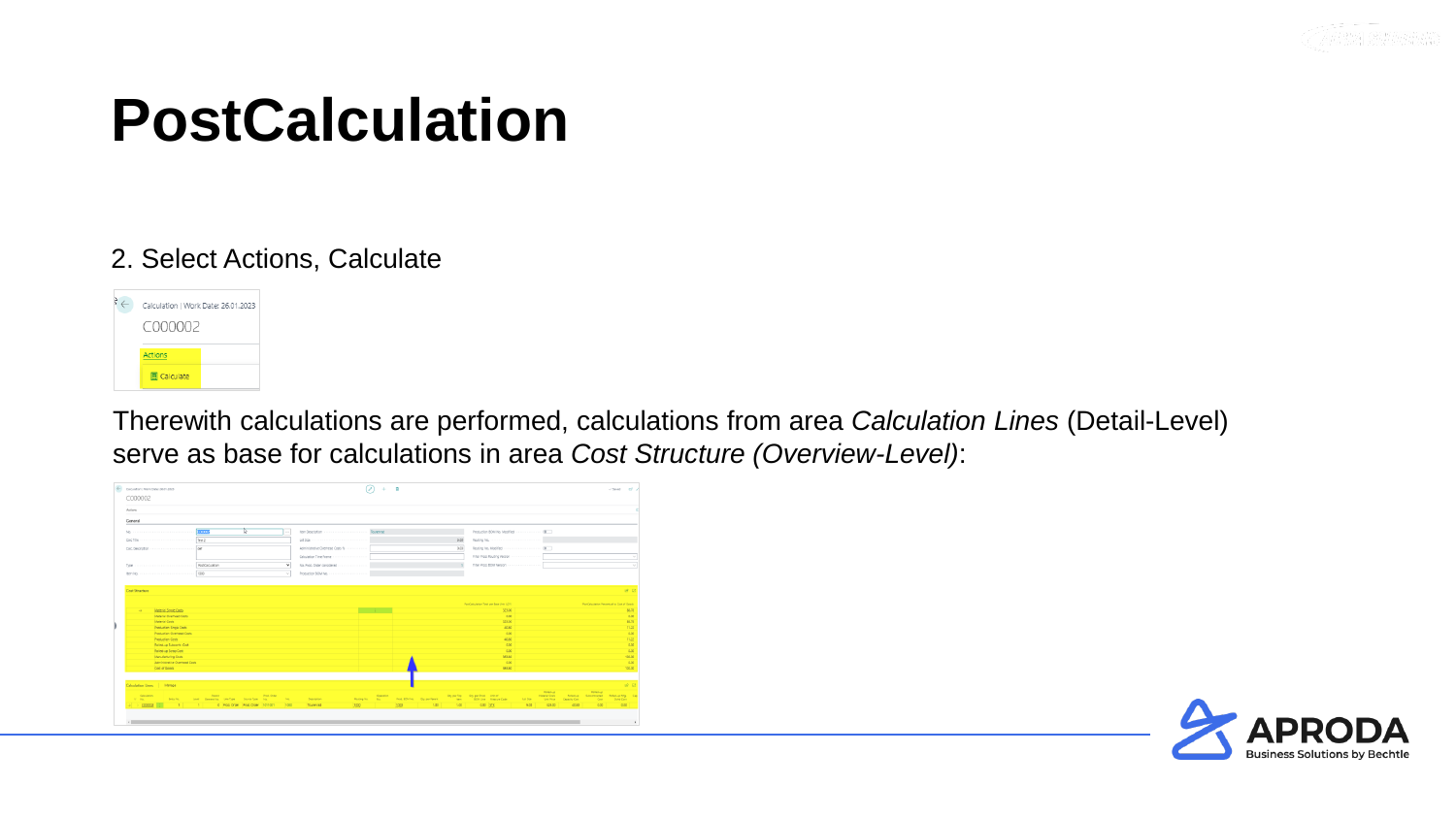



Therewith calculations are performed, calculations from area *Calculation Lines* (Detail-Level) serve as base for calculations in area *Cost Structure (Overview-Level)*:

| Calculation   Work Date: 26.01.2023<br>C000002            |                                            |                    |                                                     |                  |                          |                                |      |                                           |                            |                                                        | $\sqrt{2}$ mind<br><b>CT</b> |
|-----------------------------------------------------------|--------------------------------------------|--------------------|-----------------------------------------------------|------------------|--------------------------|--------------------------------|------|-------------------------------------------|----------------------------|--------------------------------------------------------|------------------------------|
| <b>Actions</b>                                            |                                            |                    |                                                     |                  |                          |                                |      |                                           |                            |                                                        |                              |
| General                                                   |                                            |                    |                                                     |                  |                          |                                |      |                                           |                            |                                                        |                              |
| No. 19 years to an experience of the contract of the con- | চ<br>commo                                 |                    |                                                     |                  |                          |                                |      |                                           |                            |                                                        |                              |
|                                                           |                                            |                    | Lot Size concerned a construction of the control of |                  |                          |                                | 500  |                                           |                            |                                                        |                              |
|                                                           |                                            |                    | Administrative Overhead Costs %                     |                  |                          |                                | 0.00 |                                           |                            |                                                        |                              |
|                                                           |                                            |                    |                                                     |                  |                          |                                |      |                                           |                            |                                                        |                              |
| Type concerned continuous continuous postCalculation      |                                            |                    |                                                     |                  |                          |                                |      | Filter Prod. BOM Version                  |                            |                                                        |                              |
|                                                           |                                            | $\sim$             |                                                     |                  |                          |                                |      |                                           |                            |                                                        |                              |
|                                                           |                                            |                    |                                                     |                  |                          |                                |      |                                           |                            |                                                        |                              |
| Cost Structure                                            |                                            |                    |                                                     |                  |                          |                                |      |                                           |                            |                                                        | R                            |
|                                                           |                                            |                    |                                                     |                  |                          |                                |      | PortCalculation Total per Base Unit (LCT) |                            | PortCalculation Percentual to Cost of Coods            |                              |
| Material Single Costs<br><b>SALE</b>                      |                                            |                    |                                                     |                  | <b>Contract Contract</b> |                                |      | 323.00                                    |                            |                                                        | 66.78                        |
| Material Overhead Costs                                   |                                            |                    |                                                     |                  |                          |                                |      | 0.00                                      |                            |                                                        | 0.00                         |
| Material Costs                                            |                                            |                    |                                                     |                  |                          |                                |      | 323.00                                    |                            |                                                        | 55.75                        |
| Production Single Costs                                   |                                            |                    |                                                     |                  |                          |                                |      | 40.50                                     |                            |                                                        | 11.22                        |
| Production Overhead Costs                                 |                                            |                    |                                                     |                  |                          |                                |      | 0.00                                      |                            |                                                        | 0.00                         |
| <b>Production Costs</b>                                   |                                            |                    |                                                     |                  |                          |                                |      | 40.00                                     |                            |                                                        | 11.22                        |
|                                                           |                                            |                    |                                                     |                  |                          |                                |      | 0.00                                      |                            |                                                        | 0.00                         |
| Rolled-up Subcorty, Cost                                  |                                            |                    |                                                     |                  |                          |                                |      |                                           |                            |                                                        |                              |
| Rolled-up Scrap Cost                                      |                                            |                    |                                                     |                  |                          |                                |      | 0.00                                      |                            |                                                        |                              |
| Manufacturing Costs                                       |                                            |                    |                                                     |                  |                          |                                |      | 363.80                                    |                            |                                                        | 0.00<br>100.00               |
| Administrative Overhead Costs                             |                                            |                    |                                                     |                  |                          |                                |      | 0.00                                      |                            |                                                        |                              |
| Cost of Goods                                             |                                            |                    |                                                     |                  |                          |                                |      | 363.80                                    |                            |                                                        |                              |
|                                                           |                                            |                    |                                                     |                  |                          |                                |      |                                           |                            |                                                        |                              |
| Calculation Lines   Manage                                |                                            |                    |                                                     |                  |                          |                                |      |                                           |                            |                                                        | 0.00<br>100.00<br>18 10      |
| Calculation                                               | Parent.                                    | <b>Prod. Order</b> |                                                     |                  | Operation                |                                |      | Otysper Top City: per Prod. Unit of       | Roled-Up<br>Material Costs | Railed-up<br>Antes-up Subcontracted Antes-up-Mfs. Cap- |                              |
| Entry No.<br>16 No. 1                                     | Level Demant No. Live Type Source Type No. | 760.               | Description :                                       | Routing No. 195. |                          | Fred, BOM No. Otr. over Parent |      | Hern BOM Line Measure Code                | Lot Site<br>Unit Price     | Capacity Cost<br>Com <sup>-1</sup>                     |                              |
| > 600002                                                  | 1 0 Prod. Order Prod. Order 1011001        | 1000               | Tourenrad                                           | 1900             | 5000                     | 1,00                           | 1.00 | <b>O.DO STK</b>                           | 5.00<br>323.00             | 0.00<br>40.00                                          | Diltd Cort<br>0.00           |
|                                                           |                                            |                    |                                                     |                  |                          |                                |      |                                           |                            |                                                        |                              |

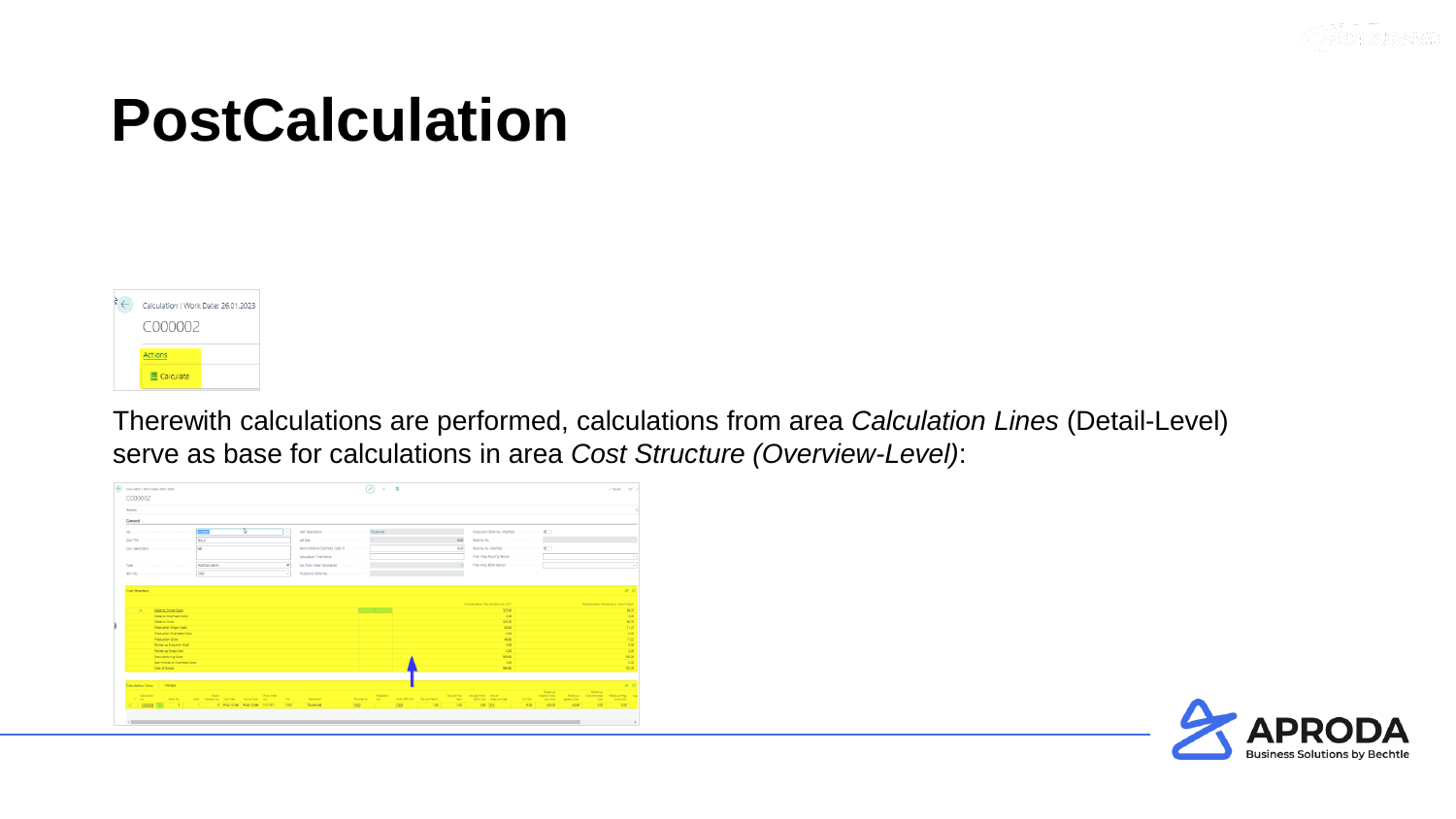

#### **Calculation Lines (PostCalculation)**

Several production orders can be shown in calculation-lines, seen in field *Prod. Order. No.*. Each production order can be unfolded by arrow, marked in following screenshot:

| Calculation Lines Manage |                          |       |                       |             |                         |                   |      |                             |             |                  |               |                 |                             |                            |                         |          |                                           |                            |                                    | ピロ                           |                          |
|--------------------------|--------------------------|-------|-----------------------|-------------|-------------------------|-------------------|------|-----------------------------|-------------|------------------|---------------|-----------------|-----------------------------|----------------------------|-------------------------|----------|-------------------------------------------|----------------------------|------------------------------------|------------------------------|--------------------------|
| Calculation<br>No.       | Entry No.                | Level | Parent<br>Rigmant No. | Line Type   | Source Type             | Prod. Order<br>No | No.  | Description                 | Routing No. | Coeration<br>No. | Pred. BOM No. | Otri per Parent | Ohr. per Top<br><b>Isam</b> | Ohr, per Prod.<br>SOM Line | Unit of<br>Maasure Code | Lot Sipe | Rolled-up<br>Material Costs<br>Unit Price | Rolled-up<br>Capacity Cost | Rolled-up<br>Subcontracted<br>Cost | Rolled-up Mfg.<br>Ovind Cost | $^{<}$                   |
| C000002                  |                          |       |                       | Prod. Order | Prod. Order             | 1001              | 1000 | Tourenrad                   | 1002        |                  | 1999          | 1.00            | 1.00                        | 0.00 STK                   |                         | 5.00     | 323.00                                    | 40.80                      | 0.00                               | 0.00                         |                          |
| C000002                  | $\sim$                   |       |                       |             | Prod. Order Prod. Order |                   | 1100 | Vorderrad                   | 1100        |                  | 1000          | 1.00            | 1.00                        | 1.00 STK                   |                         | 10.00    | 129.67                                    | 0.00                       | 0.00                               | 0.00                         |                          |
| C000002                  |                          |       |                       | Prod. Order | Prod. Crder             |                   | 1200 | Hinterrad                   | 1200        |                  | 1000          | 1.00            | 1.00                        | 1.00 STK                   |                         | 10.00    | 129.68                                    | 0.00                       | 0.00                               | 0.00                         |                          |
| C000002                  | ٠                        |       |                       | Prod. Order | Prod. Order             |                   | 1300 | Kette komplett              |             |                  | 1000          | 1.00            | 1,00                        | 1.00 STK                   |                         | 10.00    | 13.16                                     | 0.00                       | 0.00                               | 0.00                         |                          |
| C000002                  |                          |       |                       | <b>Hem</b>  | Prod. Order             |                   | 1400 | Schutzblech vom             |             |                  |               | 1.00            | 1.00                        | 1.00 STK                   |                         | 10.00    | 3.90                                      | 0.00                       | 0.00                               | 0.001                        |                          |
| C000002                  |                          |       |                       | <b>Hem</b>  | Prod. Crider            |                   | 1450 | Schutzblech hinten          |             |                  |               | 1.00            | 1.00                        | 1.00 STK                   |                         | 10.00    | 3.90                                      | <b>Can</b>                 | 0.00                               | 0.00                         |                          |
| C000002                  | $\overline{\phantom{a}}$ |       |                       | <b>Bem</b>  | Prod. Order             |                   | 1500 | Beleuchtungsanlage komplett |             |                  |               | 1.00            | 1.00                        | 1.00 STK                   |                         | 10.00    | 5.20                                      | $\sqrt{0.00}$              | 0.00                               | 0.00                         |                          |
| C000002                  |                          |       |                       | <b>Hem</b>  | Prod. Crder             |                   | 1600 | Kilngel                     |             |                  |               | 1.00            | 1.00                        | 1.00 STK                   |                         | 10.00    | 2.70                                      | 0.00                       | 0.00                               | 0.00                         |                          |
| C000002                  |                          |       |                       | Prod. Order | Prod. Order             |                   | 1700 | Bremsanlage komplett        |             |                  | 1000          | 1.00            | 1,00                        | 1.00 STK                   |                         | 10.00    | 9.77                                      | 0.00                       | 0.00                               | 0.00                         |                          |
| C000002                  | 10                       |       |                       | hem         | Prod. Order             |                   | 1800 | Lenker komplett             |             |                  |               | 1.00            | 1.00                        | 1.00 STK                   |                         | 10.00    | 2.12                                      | 0.00                       | 0.00                               | 0.001                        |                          |
| C000002                  | 11                       |       |                       | <b>Item</b> | Prod. Crder             |                   | 1850 | Tourensattel                |             |                  |               | 1.00            | 1.00                        | 1.00 STK                   |                         | 10.00    | 7.20                                      | 0.00                       | 0.00                               | 0.00                         | $\overline{\phantom{a}}$ |

Available fields are same as from BC-Standard function Cost Shares, but PostCalculation calculates actual cost, similar to BC-Standard function Production Order Statistics column Actual Cost, but as averages for selected production orders, and calculation shows values per 1 base unit (BC-Standard-Function Statistics shows values for whole lot).



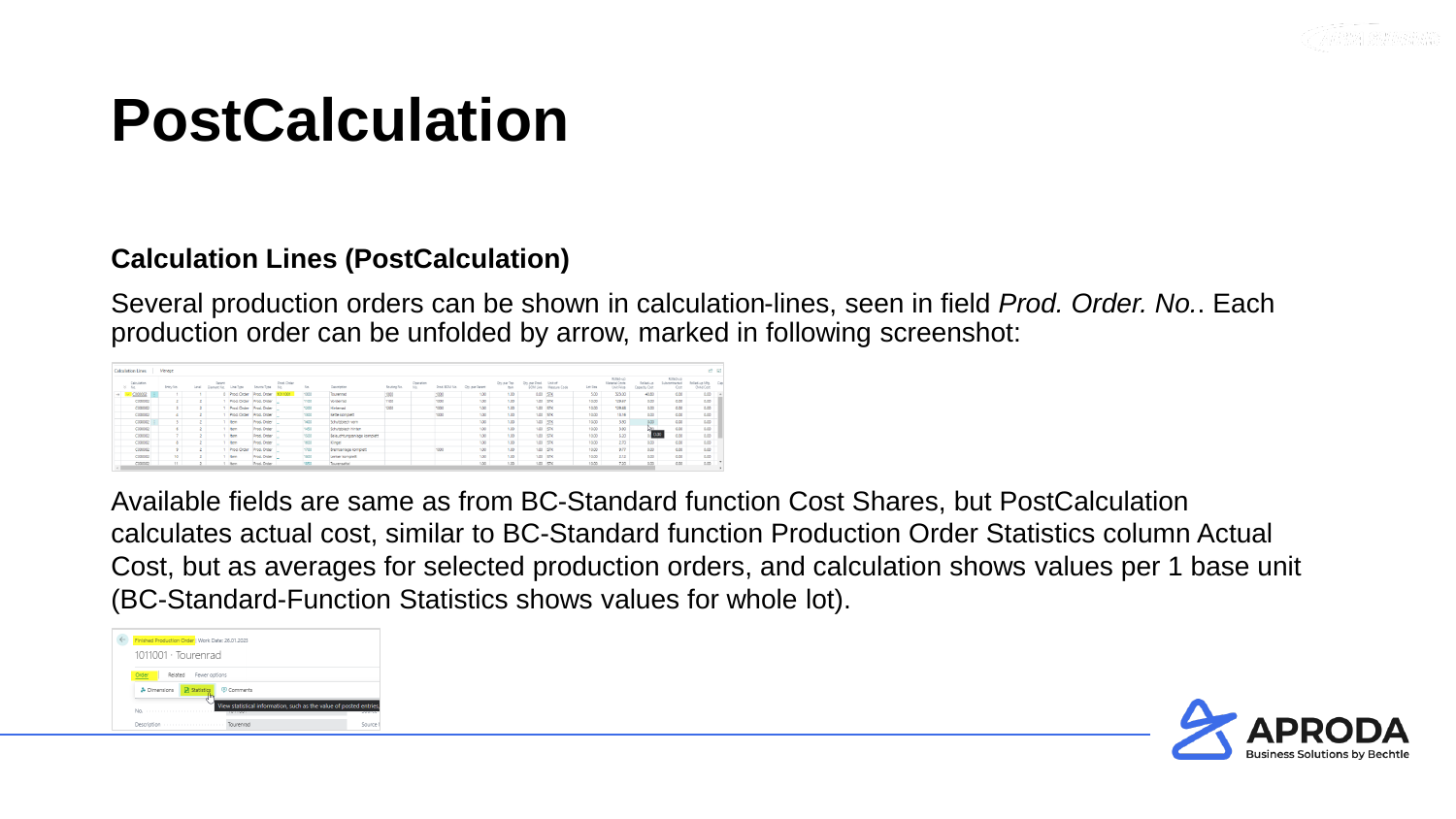

#### **Cost-Structure**

Results from area *Calculation Lines* are calculated in *Cost Structure:*

- PostCalculation Total per Base Unit Local currency.
- PostCalculation Percentual to *Cost of Gods* (last row of *Cost Structure*).

| <b>Cost Structure</b> |                               |                    |                                           | 16 図                                        |
|-----------------------|-------------------------------|--------------------|-------------------------------------------|---------------------------------------------|
|                       |                               |                    | PostCalculation Total per Base Unit (LCY) | PostCalculation Percentual to Cost of Goods |
| $\rightarrow$         | Material Single Costs         | <b>START START</b> | 323,00                                    | 88.78                                       |
|                       | Material Overhead Costs       |                    | 0.00                                      | 0.00                                        |
|                       | Material Costs                |                    | 323.00                                    | 88.78                                       |
|                       | Production Single Costs       |                    | 40.80                                     | 11.22                                       |
|                       | Production Overhead Costs     |                    | 0.00                                      | 0.00                                        |
|                       | Production Costs              |                    | 40.80                                     | 11.22                                       |
|                       | Rolled-up Subcontr. Cost      |                    | 0.00                                      | 0.00                                        |
|                       | Rolled-up Scrap Cost          |                    | 0.00                                      | 0.00                                        |
|                       | Manufacturing Costs           |                    | 363.80                                    | 100.00                                      |
|                       | Administrative Overhead Costs |                    | 0.00                                      | 0.00                                        |
|                       | Cost of Goods                 |                    | 363.80                                    | 100.00                                      |

Calculations are performed similar to PreCalculation. Calculation calculates average values from considered production orders.